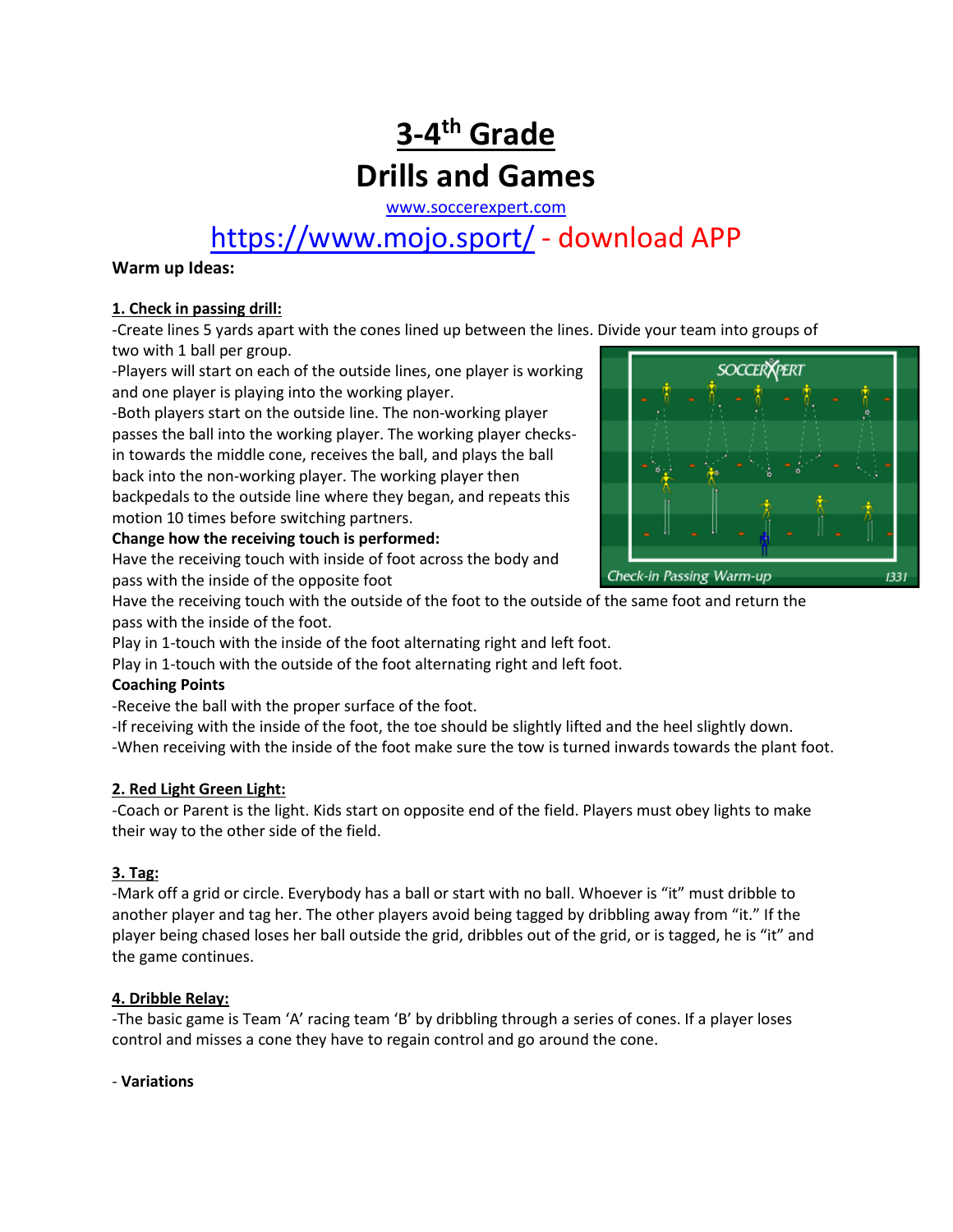Have a small 'square' at the end. The children have to stop the ball in the square, then sprint back and high-five the next player before he/she can start.

have several parents positioned at different places along the 'course' and have a different one hold up a number of fingers at random times during the race – and award points to the player that sees it and correctly yells out the number first. This encourages the children to play with their heads up.

#### **5. Triangle Passing:**

**-**Place 3 cones in a triangle approximately 5 yards between each cone.

This movement should continue for 1 minute. If you are working with 3 players, have one player rest while the other players are passing.

**The coach should focus on:** Good work ethic Clean passes with good pace Quick feet/movement Good balance Good body posture and player not standing straight up Player in control of the ball

#### **Dribbling Ideas:**

#### **1. Soccer Gauntlet:**

-On the coach's command, all of the attacking players dribble at speed to the other side line avoiding the defender. If the defender wins the ball and kicks the ball out of the designated area, that attacker becomes an additional defender (without a ball) on the next series. The last player to make it through the gauntlet wins the game.

Coaching Points

- Keep the ball close to the dribbler
- Stay in control of your body and ball
- Keep your eyes up to avoid pressure
- Dribble into space avoiding pressure

#### **2. Four corners aggressiveness**

-4 teams and have them stand at each of the four corner cones. The coach stands outside the grid near the middle of 2 side cones with a large supply of soccer balls.

-The coach plays a ball into the center of the grid and shouts out a command (such as "GO") to begin play.

- The first player in each of the 4 lines must sprint after the ball in attempt to reach the ball first.

-Once the ball is won cleanly, the player must hold possession from the other players for 5 seconds before passing the ball back to the coach. **Feel free to modify** 

-If any player steals the ball from the person in possession, that player will then

attempt to hold possession for 5 seconds. A team scores a point by successfully holding possession for 5 seconds and making a return pass to the coach. The first team to reach 5 points wins.





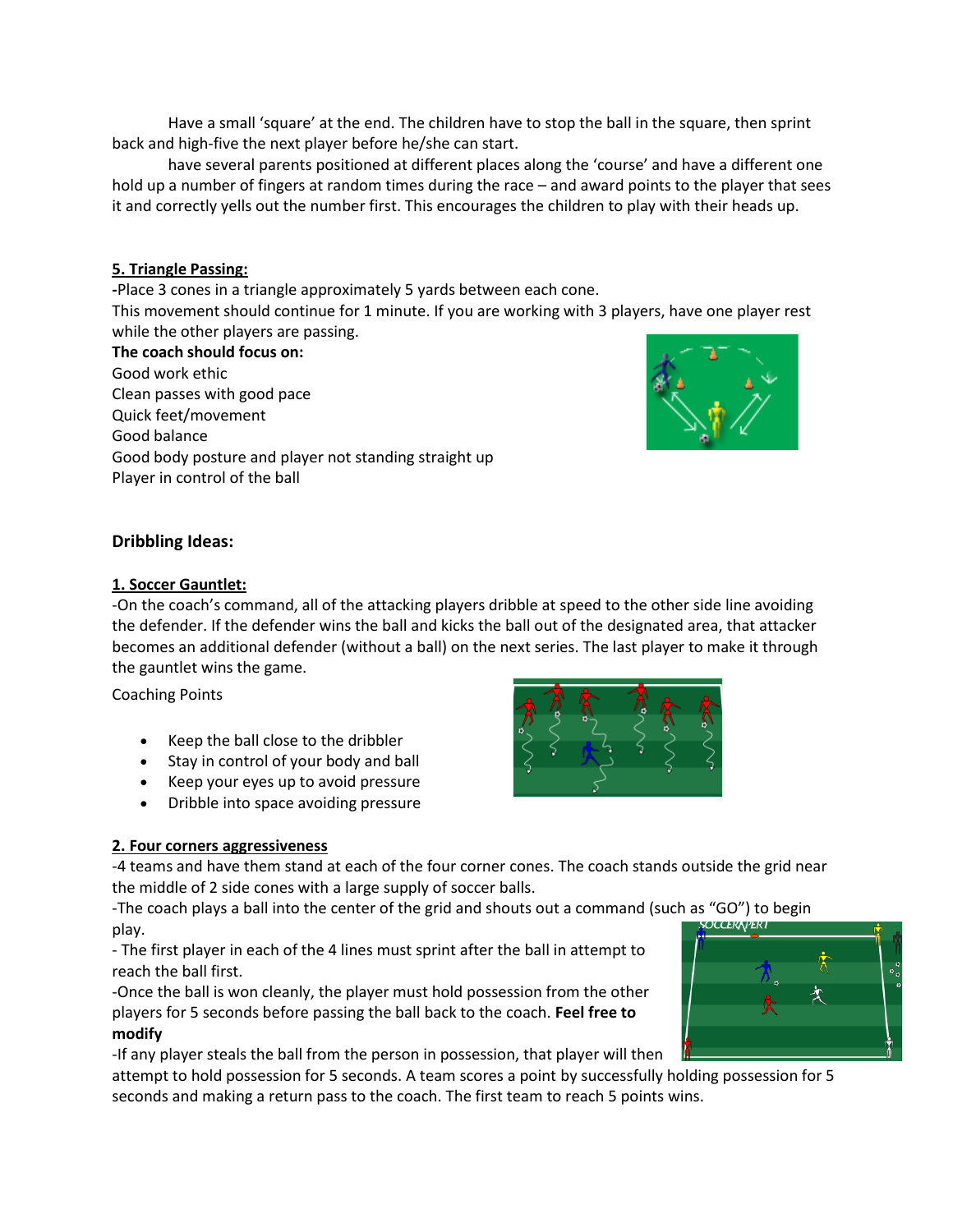#### **Coaching Points:**

Players should be taught to go after the ball aggressively with speed, determination and vigor.

#### **3. Stuck in the mud:**

-You will need one child to volunteer as the mud monster and the other kids to have soccer balls at their feet and dribble around the area.

-Once you say 'go' the mud monster will try and tag the other kids with soccer balls. **Training drills like this put real emphasis on shielding themselves away from opposing players.**

-Once a child has been tagged they pick-up their soccer ball and hold it above their head as shown in the center of the diagram. The kid who has been tagged will then shout 'help, I'm stuck in the mud'.

-To rescue the kid who has been tagged, another child must kick (pass) the ball between the players legs to free him.

-The game continues until the mud monster has tagged all players and no-one can therefore be rescued.

#### **4. The Numbers Game:**

-Create a small 1v1 field approximately 15X20 with two small goals on each end line.

-Split the group into two even teams and assign a number to each player in each group. For instance if you have 5 players in each group, number off 1-5 in each group.

-The coach will play a ball into the area and call out a number. Those players must then sprint onto the field and play a 1v1. The game should continue until a goal is scored or the ball goes out of bounds.

#### **Variations**

Have more than one 1v1 going at the same time.

Call out two or more numbers to create a 2v2 or 3v3.

#### **Coaching Points**

Encourage players to take on their opponent.

Encourage players to shoot when they have a chance of a goal.

Instruct the players to protect the ball when necessary.

#### **5. Tunnel of death/ defending-attacking:**

-Set up 3 grids connect4ed by common cones (see diagram) to create a long and skinny channel. The middle grid should be approximately 15 X 15 yards and the two end grids are 10 X 15 yards. Split the team into two groups with one on each end of the tunnel. Choose one player to start in the middle grid; this player will be the defender.

-The defender is restricted to defend the middle box and disallow an attacker from dribbling through the grid to the other side. If the attacker is successful in making it to the other side, the defender stays in the middle. However, if the defender wins the ball, the attacker quickly becomes defender and is quickly attacked by the next attacker. Only use one ball, and once the attacker beats the defender, he passes to the next attacker in line. Play should be quick and players constantly attacking. If players get stuck defending too much the coach should switch them out. Keep a supply of balls handy on each end so play can continue if the ball gets knocked too far out of play.



**Variations** Play 2v2 rather than 1v1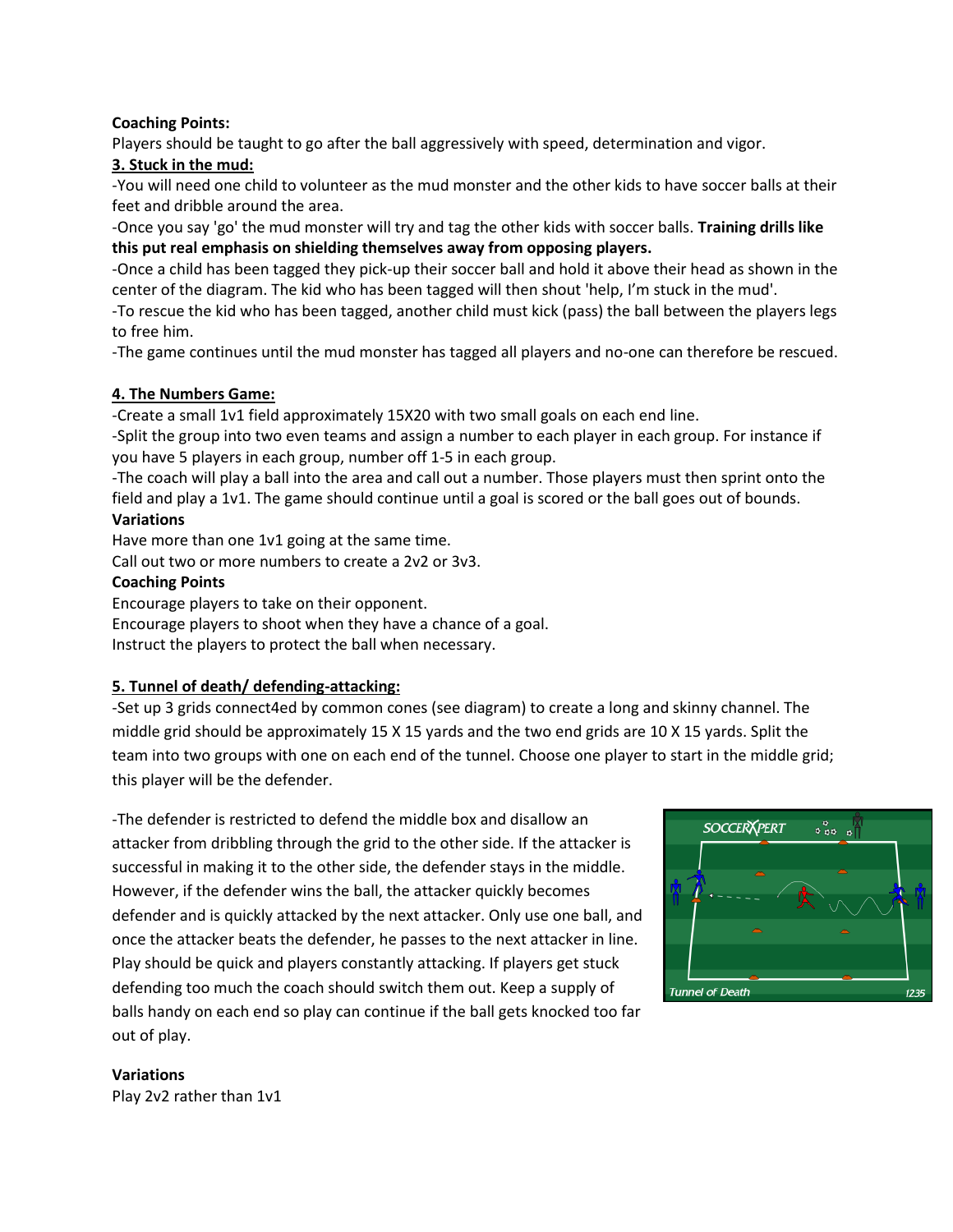#### **Coaching Points**

-Attacking: Focus on dribbling with speed, going at the defender, good explosive step past the defender and focus on getting behind the defender quickly.

-Defending: Focus on delaying the attacker and forcing him out of the grid. Remember Fast, Slow, Outside, Low. Defender should attack defender fast, Slow down when getting near, force the defender Outside and get their posture as Low as possible.

### **Passing Ideas:**

#### **1. Passing & angle of support:**

-Set up a grid that is 10 X 10 yards. Organize the team into groups of three players per grid. Each of the three players should position themselves near 3 different corners of the grid with one ball. -The instructions are simply to never leave an empty cone adjacent to the player with the ball. For example, say the drill begins with a player at position 1 in possession of the ball while players at 2 and 4 start at the cones adjacent to the player at 1. The player at position 1 can pass to either of the players at positions 2 and 4.

Angle/Space Possession Drill -If the player at position 1 passes to the player at position 2, the player at position 4 must quickly move to position 3 in order to support the player in "un-defended space". The play continues with no defensive pressure and players are allowed to pass to either supporting player. This soccer drill is simple,

however, players will have to pay attention to the ball movement and often anticipate the next move in order to move to space quicker.

#### **Coaching Points**

-Make sure players are thinking and moving quickly to the next supporting position.

- -Explain Defended Space (see diagram)
- -Help players with good angle of support

#### **2. Keep Away**

-Create a grid approximately 40 yards x 30 yards. Split players into 2 even teams with two other players

as neutral players. The neutral players are positioned at the end line on each end of the field.

-The two teams attempt to hold possession from each other within the grid. To score a goal, a team must make 5 or more consecutive passes to their teammates and then must make the 6th pass to either of the neutral players. If the ball is touched or won by the opposition, the pass count is reset.

-Once the neutral player receives a scoring pass they must pass the ball in one touch to the team that scored and their pass count is reset.



-Play to 10

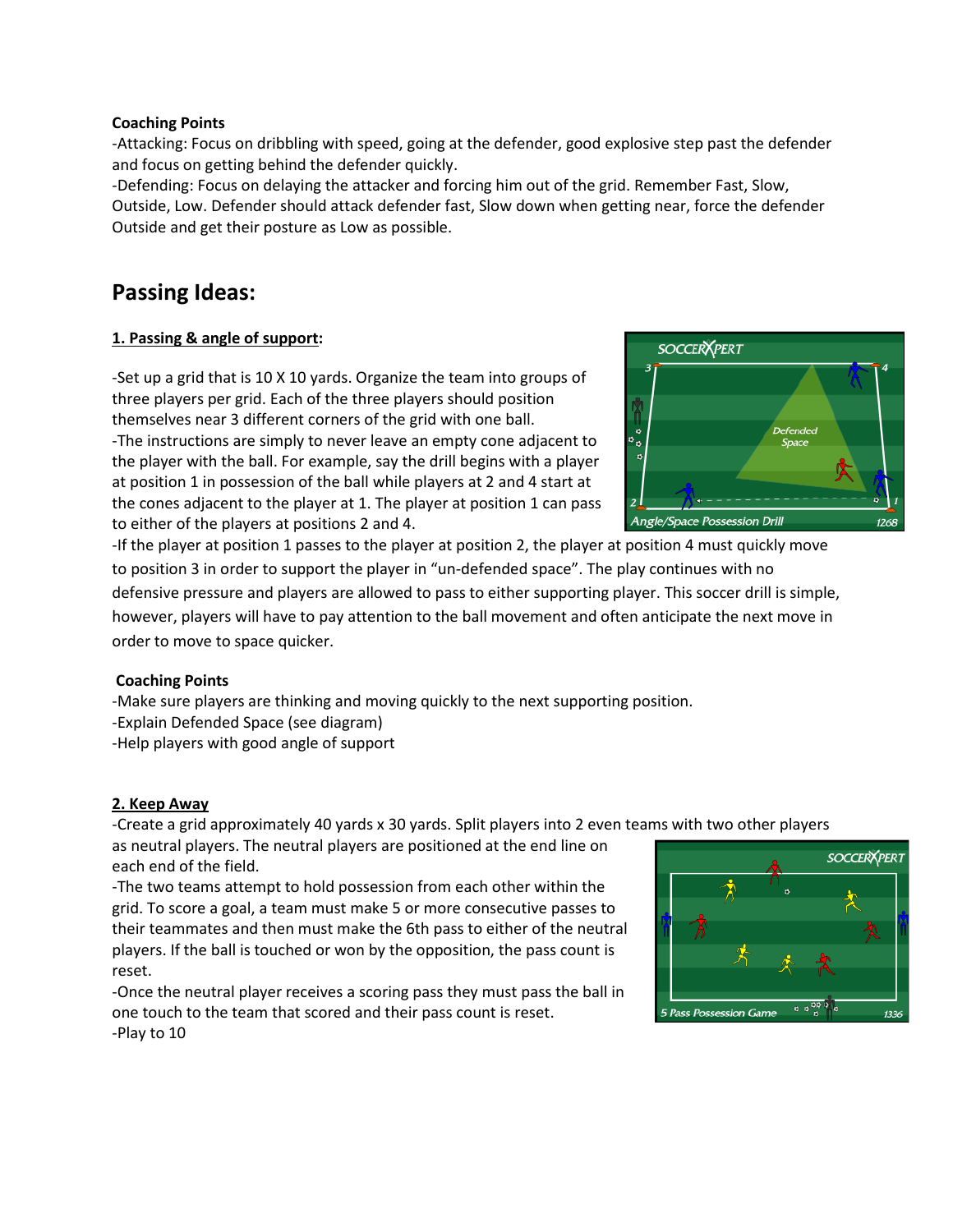#### **3. Pass & Move**

-Split into 2 even groups, one group will be on the outside of the circle while the other group is on the inside.

-players inside the grid pass to an outside player and receive the ball back from the outside player and move across the circle to pass to another outer player. Players must go through the center of the circle but avoid other players. Players should pass and move. Change the groups every 5 minutes.

#### **Coaching Points**

Make sure the players put the proper weight, accuracy, and timing of each pass.

Players should control the ball into space with their first touch. Players should use all foot surfaces.

Players should be reminded to keep the ball moving at all times.

Remind players to accelerate with power after receiving the pass.

Players should be aware of their surroundings and continue to communicate with their teammates.

# **SOCCER XPER** e Dril

#### **4. King of the Ring**

-Each player has a soccer ball and the idea of the game is to dribble around the area keeping the soccer ball under close control. Should the soccer ball leave the marked out area at any point, that player is out and is not allowed to come back into the area.

-Each player must also try and kick the other players soccer balls out of the area whilst keeping close control of their own. Not easy! **Make sure the players don't leave their ball in the corner and run around crazily kicking other balls out.**

#### **-It is important to coach this game correctly. Demonstrate how the player should 'shield' the ball by turning their backs to the oncoming player so they cannot kick the ball.**

-The two main ways of losing the ball therefore is by a player kicking a player's ball out or by the player losing control of the ball and it going out of the area.

#### **5. Guard the Castle**

-Set up a grid that is 12 X 12 yards. Organize the team into groups of four. One of the four players should wear an alternate jersey and be the designated defender (guarder of the castle). Take a ball and place it on the top of a disc cone in the middle of the grid, this will become the "castle".

-It will be up to the 3 attackers to pass the ball around the defender in the grid in attempt to knock down the castle with a pass. The castle is considered knocked down when the ball is knocked off the cone or the tall cone is knocked down with a pass.

#### **Coaching Points:**

Instruct players to get their heads up to find the pass.

Make sure the players are passing the ball with proper weight on the ball.

Make sure players are moving about the grid in order to find open space. Make sure players know it is ok to dribble the ball to space or beat the defender before making the pass.

Make sure players are making the easiest decisions when passing.

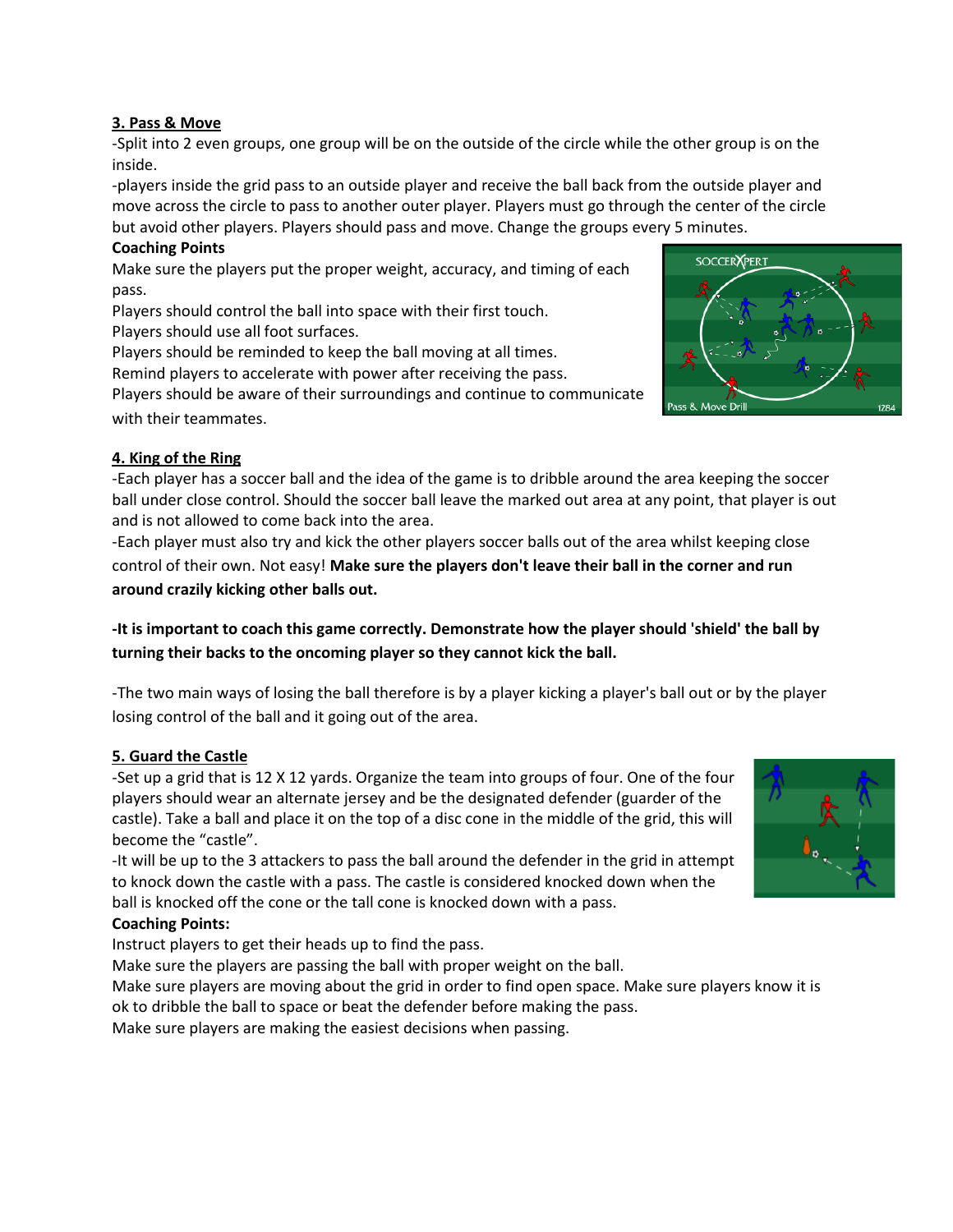#### **Shooting Drills:**

#### **1. Shooting drill**

-Setup a grid that is 25x25 yards and place 3-4 cones with a ball resting on top in the middle of the grid. Divide the team into groups of 2. Partners stand on opposite sides of the grid facing each other. Each group of 2 needs a ball.

\*Players get points by knocking over a cone by driving the ball to their partner's side of the grid. Any of the players on the side can return the ball by driving it with the instep of the foot while attempting to knock over a cone.

#### **Variations**

- Drill can be used for younger players to work on inside of the foot passing

#### **Coaching Points**

-Striking the ball with the shoelaces, toe pointed down, ankle locked,

-non-kicking foot should be next to the ball and slightly behind it and pointed towards the target.

-Players should try to land on their kicking foot to use the full transfer of body weight.

#### **2. Combination Shooting:**

Using half of the soccer field, place a keeper in the goal. -About 18 yards from goal, set two cones about 5 yards apart that are placed perpendicular to the goal. The first shooter starts between these two cones. -Place a cone equal to each side of the penalty box about 10 yards from the top of the box. Place a player on each of these cones.

-Place another cone in the middle of the field about 10 yards from the side cones.

-The shape of the cones should be in a diamond with the cone closest to the goal having a small window. this window will be used as a passing reference for the player to receive the ball as they check into this space.



-Player 1 passes the ball to player 2 and follows his pass.

Player 2 then passes to player 3 between the cones as player 3 is checking through the cones.

Player 2 follows his pass and checks into the cones in the middle.

Player 3 should have a touch with their back to the goal towards their far side and finish with a right footed shot on goal.

As Player 2 is making the pass to player 3, the new player 1 makes a pass to player 4 and follows his pass.

Player 4 passes into the new player 3 who is checking-in between the cones.

Player 3 has a tight touch and turn with their back to the goal towards the back side and finishes with a left footed shot.

Player 1 will then pass to player 2 and the same pattern is followed.

#### **Variations**

Play all touches in 1-touch.



Instep Shooting Soccer Drill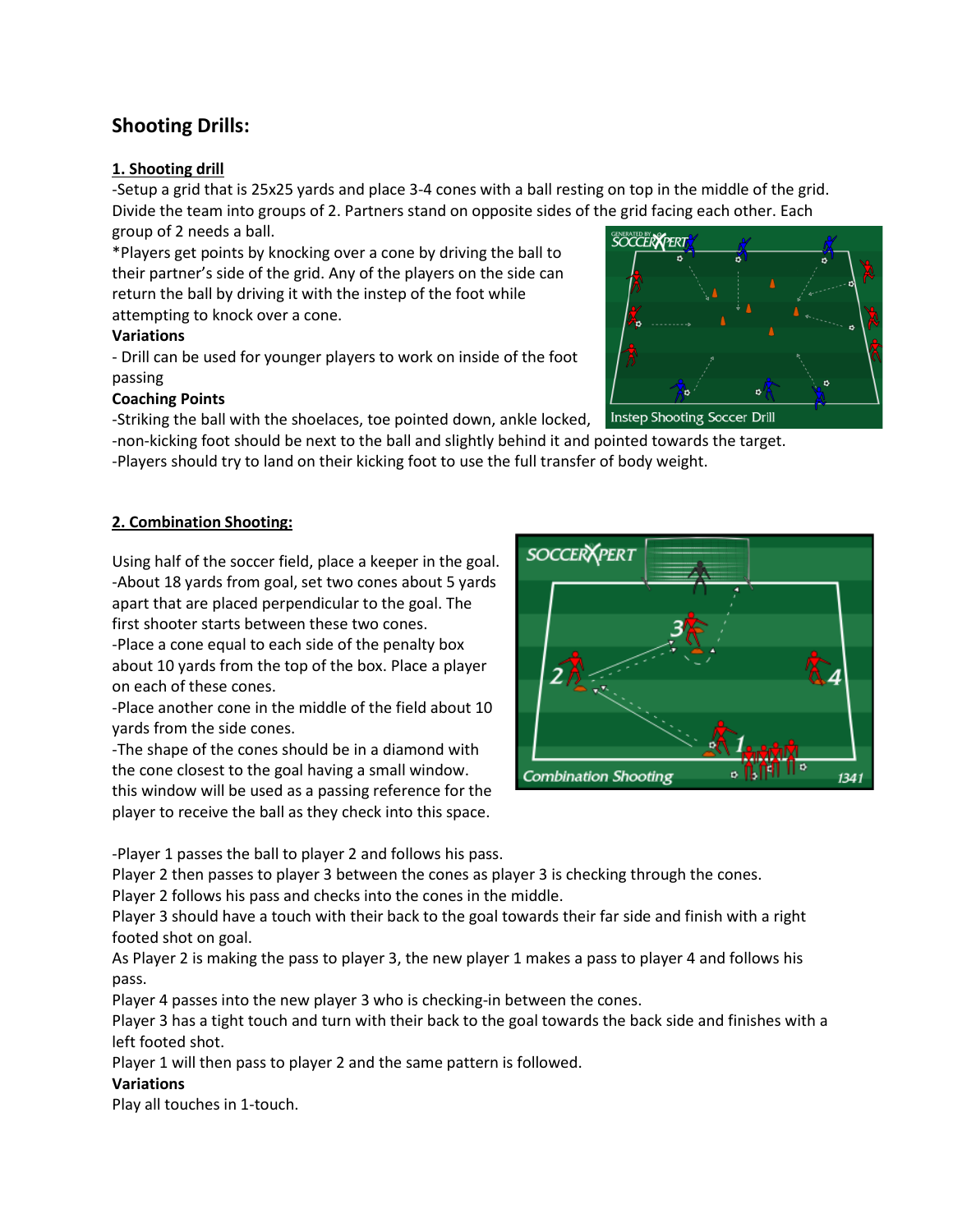Have a passive defensive player apply pressure on the back of the shooter to simulate a defender putting pressure on the attacker. Make sure the shooter does not expose the ball to the defender.

#### **Coaching Points**

Focus on crisp passes and well-timed movement.

The shooter should have a clean, quick turn while keeping his back to goal until he comes out of his turn for the shot.

Play with speed.

Finish on goal.

#### **Goalie Drills:**

#### **1. Shooting Angle**

**-**Position 6-10 servers across the outer edge of the penalty area in front of the goal. Each server should start with a ball.

-The servers should push the ball to the left, right or straight at the goal then shoot. Instruct the goalkeeper to adjust their positioning according to the position of the ball. The goalkeeper should then set their feet and get into ready position and make the save. The goalkeeper should quickly set for the next shooter and repeat.

#### **Coaching Points**

Good, Quick footwork (do not cross feet when shuffling)

Good angle and positioning on moving ball - instruct them to stay between the ball and the goal

Make sure they set their feet to get ready for the shot

They should react quick to the shot

Make sure they catch the ball clean with good hands

#### **2. Scatter**

-10 to 12 soccer balls within the penalty area with the keeper in goal.

-The coach or server should move quickly from ball to ball and shoot the ball on target. Instruct the goalkeeper to shuffle along the goalkeeper's arc, which is an imaginary arc 2-6 yards from the goal, and stay positioned between the ball and the goal along the arc. After saving the shot, the keeper should reset and prepare for the next shot.

-Alternate between 2 servers alternating between each shot. This will challenge the keeper to move quickly from side to side along the arc in order to cut off the shooting angle.

#### **Coaching Points**

The goalkeeper should keep their body positioned between the ball and the goal Keeper should never get caught on the goal line - they should stay 2-6 yards from goal at all times

Keeper should shuffle along the arc while not crossing their feet

Goalkeeper should move quickly

Keeper should have good hands when catching the shot.